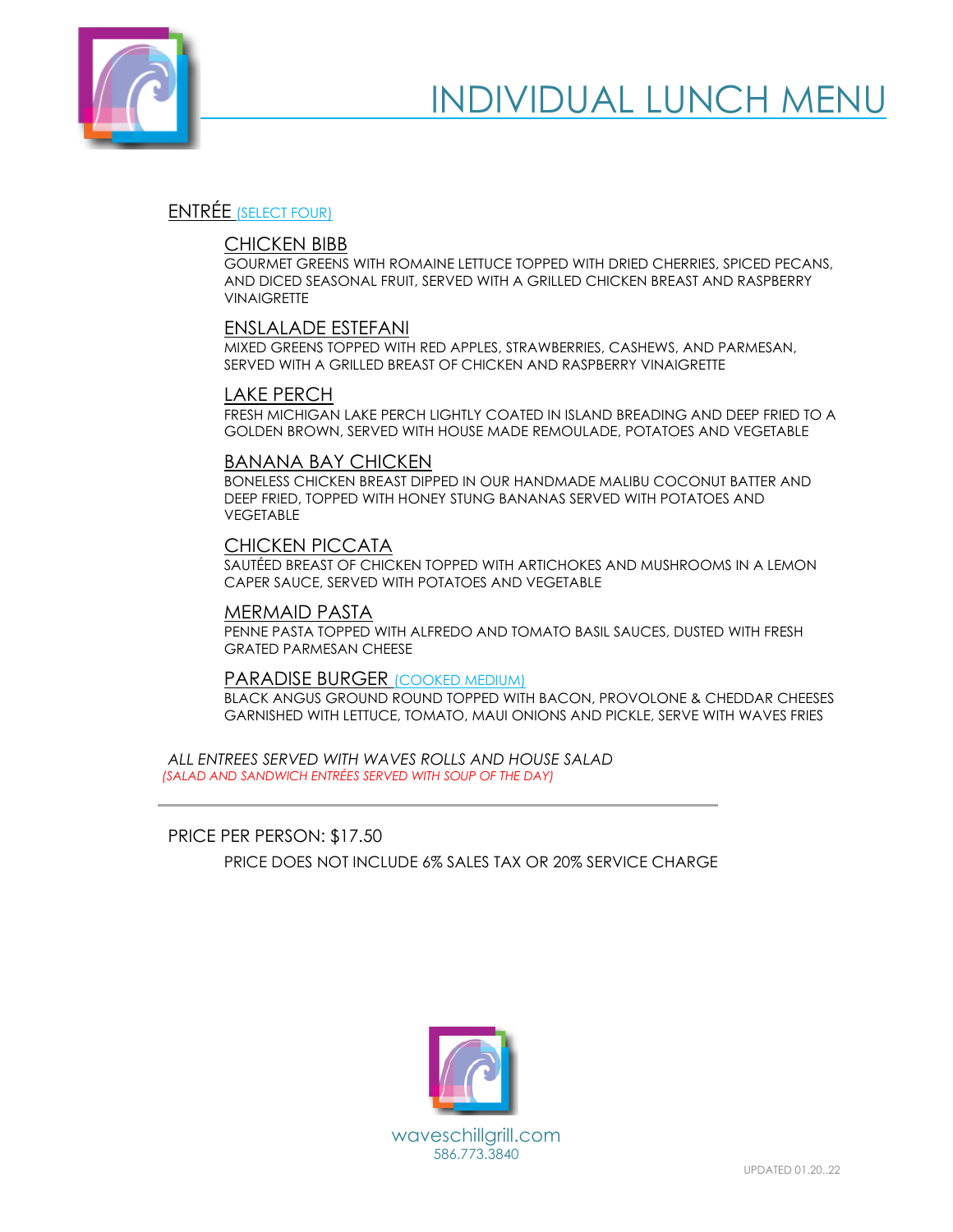

TIER 1

# ENTRÉE (SELECT FOUR)

# MERMAID PASTA

PENNE PASTA TOPPED WITH ALFREDO AND TOMATO BASIL SAUCES, DUSTED WITH FRESH GRATED PARMESAN CHEESE, SERVED WITH A GRILLED CHICKEN BREAST

# LAKE PERCH

FRESH MICHIGAN LAKE PERCH LIGHTLY COATED IN ISLAND BREADING AND DEEP FRIED TO A GOLDEN BROWN, SERVED WITH HOUSE MADE REMOULADE, POTATOES AND VEGETABLE

# FRIED TIGER SHRIMP

TIGER SHRIMP LIGHTLY COATED WITH ISLAND BREADING AND DEEP FRIED TO A GOLDEN BROWN, SERVED WITH POTATOES AND VEGETABLE

#### GRILLED PORK CHOPS

MARINATED PORK CHOPS PIT GRILLED, TOPPED WITH ZIP SAUCE AND GRILLED PINEAPPLE SLICE, SERVED WITH APPLE SAUCE, POTATOES, AND VEGETABLE

#### VOO-DOO CHICKEN

GRILLED BREAST OF CHICKEN, TOPPED WITH CARAMELIZED ONIONS, SAUTÉED MUSHROOMS, GUAVA BBQ SAUCE AND SWISS CHEESE, SERVED WITH POTATOES AND VEGETABLE

*ALL ENTREES SERVED WITH WAVES ROLLS AND HOUSE SALAD*

PRICE PER PERSON: \$21.50 PRICE DOES NOT INCLUDE 6% SALES TAX OR 20% SERVICE CHARGE